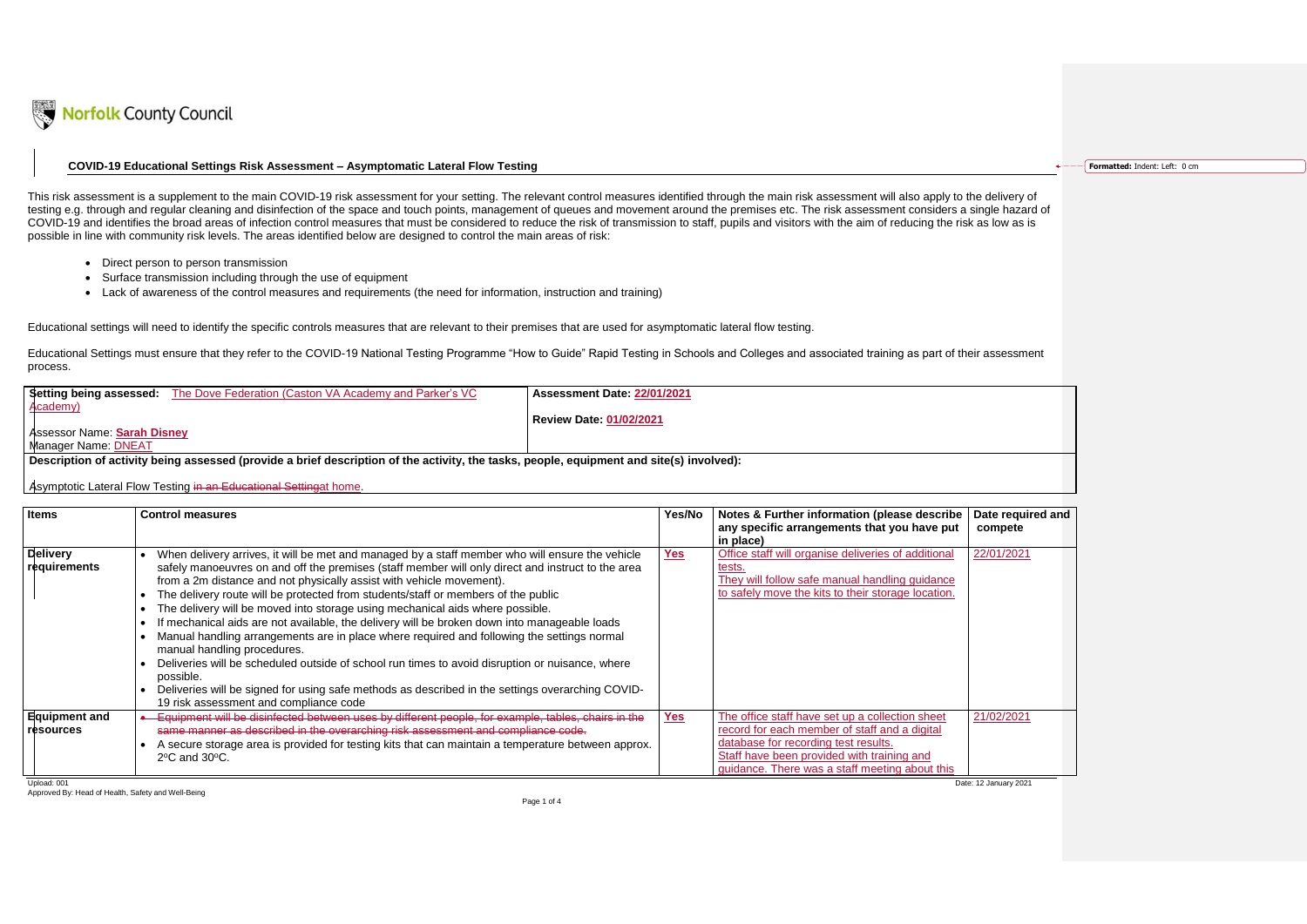Upload: 001 Date: 12 January 2021 Approved By: Head of Health, Safety and Well-Being



|                  | Arrangements are in place for the safe and secure storage of cleaning materials, PPE and other          |     | and all staff have been given the guidance                                       |             |
|------------------|---------------------------------------------------------------------------------------------------------|-----|----------------------------------------------------------------------------------|-------------|
|                  | resources following the settings normal control measures.                                               |     | materials and access to online videos on testing.                                |             |
|                  | Arrangements are in place to ensure the availability of sufficient resources for the safe delivery of   |     | Office staff have organised a safe place to store                                |             |
|                  | testing e.g. disinfectant, cleaning equipment, PPE and waste bags.                                      |     | the tests.                                                                       |             |
|                  | Each member of staff will have their own test collection record sheet.                                  |     | Collection times have been agreed with staff.                                    |             |
|                  | Results will be recorded digitally and will be safely stored on a password protected computer and       |     |                                                                                  |             |
|                  | server.                                                                                                 |     |                                                                                  |             |
|                  | Staff have been provided with training and guidance which states what resources and equipment           |     |                                                                                  |             |
|                  | they need for when they perform their test (testing kit, tissues, hand sanitizer, mirror, timer or      |     |                                                                                  |             |
|                  | watch).                                                                                                 |     |                                                                                  |             |
|                  | Each member of staff has an agreed time for collection of new kits.                                     |     |                                                                                  |             |
| <b>Staffing</b>  | Staffing numbers and rotas have been developed to enable the testing rate to be achieved with           | Yes | Staff have been provided with training and                                       |             |
| considerations   | adequate rest and hydration breaks for staff                                                            |     | guidance. There was a staff meeting about this                                   |             |
|                  | Staff have received appropriate instruction, information and training and understand how to carry       |     | and all staff have been given the guidance                                       |             |
|                  | out their roles safelyown LFT at home.                                                                  |     | materials and access to online videos on testing.                                |             |
|                  | Individual risk assessments have been carried out as appropriate to ensure staff do not have any        |     | All staff have been provided with the procedure                                  |             |
|                  | individual factors that would prevent them from carrying out the role There is a plan in place that     |     | for notifying of test results including the time and<br>who they need to notify. |             |
|                  | has been shared with all staff as to when to test and when and who to inform about a positive or        |     | There is a plan in place for notifying parents and                               |             |
|                  | inconclusive test result.                                                                               |     | parents have been informed that some staff are                                   |             |
|                  | There is a plan in place for notifying parents and staff of a bubble closure if a member of staff tests |     | taking part in LFT.                                                              |             |
|                  | positive or has two inconclusive results.                                                               |     |                                                                                  |             |
| General          | The testing site has been set up to take account of the operation of the whole premises and its         | Yes | Staff have been provided with training and                                       | $2^{\circ}$ |
| arrangements for | activities, where required other site activities have been reviewed and existing controls modified to   |     | guidance. There was a staff meeting about this                                   |             |
| testing          | take account of the testing process, for example, changes made to timings of movement around            |     | and all staff have been given the guidance                                       |             |
|                  | the premises so as to prevent people arriving for tests from mixing with other site occupants.          |     | materials and access to online videos on testing.                                |             |
|                  | A dedicated entrance is used for the test room(s) from the rest of the site where possible              |     |                                                                                  |             |
|                  | Consideration has been given to the movement around the premises and location that test                 |     |                                                                                  |             |
|                  | subjects need to queue to enter the test site and to receive their test result to enable 2m distance    |     |                                                                                  |             |
|                  | to be maintained between persons and pinch points to be alleviated.                                     |     |                                                                                  |             |
|                  | The "room layout" and "desk layout requirements have been followed as described in the Schools          |     |                                                                                  |             |
|                  | and Colleges How to Guide.                                                                              |     |                                                                                  |             |
|                  | Daily contact testing will take place before the school or college day begins and participants will     |     |                                                                                  |             |
|                  | not be allowed to enter the main setting until they have a negative result.                             |     |                                                                                  |             |
|                  | The testing rate has been planned in line with the number of swab tables that have been safely set      |     |                                                                                  |             |
|                  | up to allow distancing of 2 metres at all times (please note: it is estimated that 11 swabs approx.     |     |                                                                                  |             |
|                  | can take place per hour per table).                                                                     |     |                                                                                  |             |
|                  | • Documents will not be handled by participants for example registration paperwork.                     |     |                                                                                  |             |
|                  | • Staff will carry out tests at their homes.                                                            |     |                                                                                  |             |
|                  | Staff have been provided with instructions and guidance on how to carry out their home LFT.             |     |                                                                                  |             |
|                  | Staff will dispose of used tests in the provided waste bag. This can then be placed in their general    |     |                                                                                  |             |
|                  | home waste.                                                                                             |     |                                                                                  |             |
|                  | If they have a positive or two inconclusive tests in a row these should be sealed in the provided       |     |                                                                                  |             |
|                  | bag but then be kept in a safe place for 72 hours before being put in their household waste.            |     |                                                                                  |             |
| The home testing | • Staff have had training on quidance on where to perform their test. They have been told that          | Yes | Staff have been provided with training and                                       | $2^{\circ}$ |
| site             | they need to carry out their test somewhere where they have a clean and flat surface to lay the         |     | guidance. There was a staff meeting about this                                   |             |
|                  |                                                                                                         |     |                                                                                  |             |

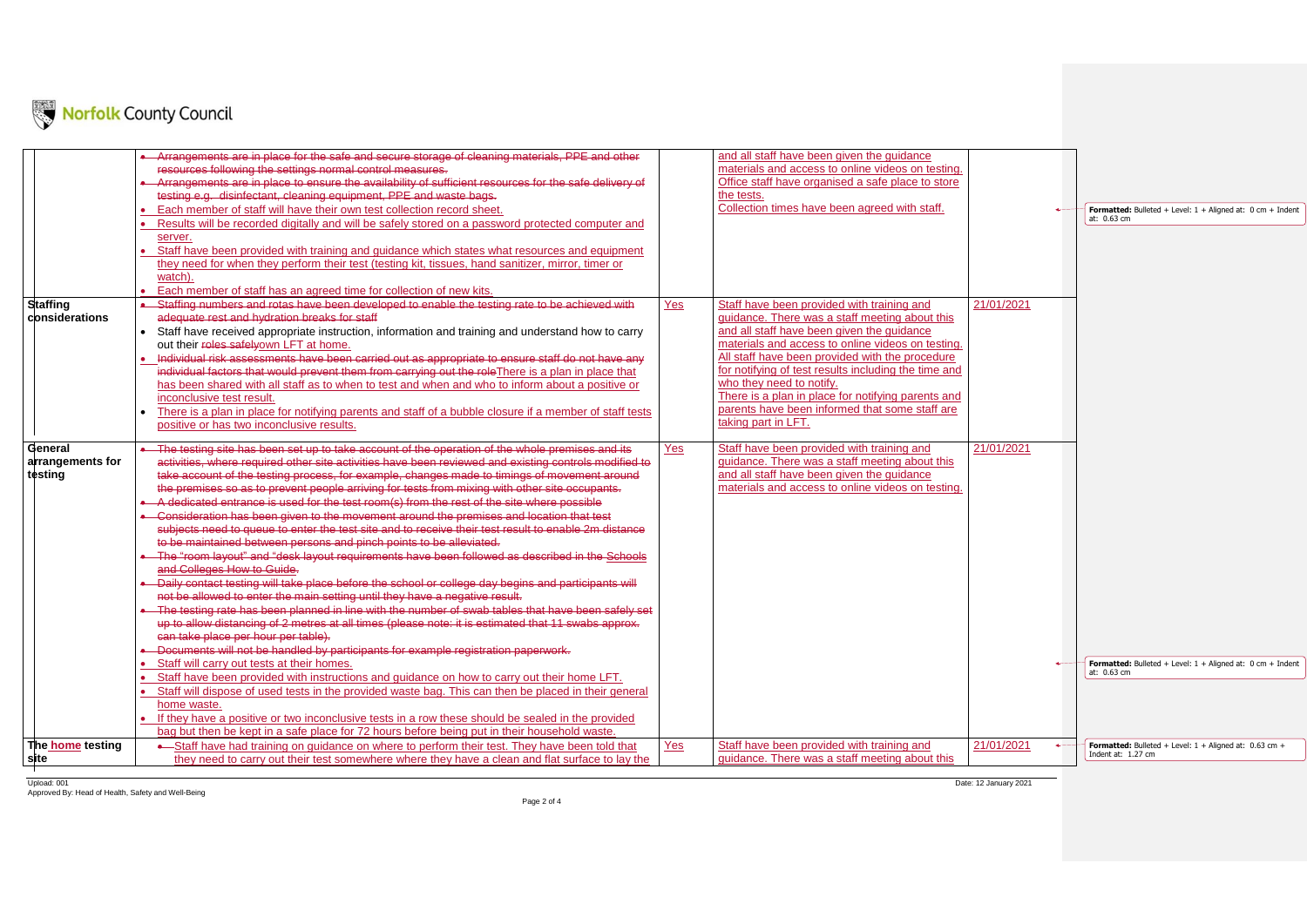Upload: 001 Date: 12 January 2021 Approved By: Head of Health, Safety and Well-Being



|                       | test. The full requirements outlined in the Schools and Colleges How to Guide have been                   |            | and all staff have been given the guidance        |  |
|-----------------------|-----------------------------------------------------------------------------------------------------------|------------|---------------------------------------------------|--|
|                       | implemented including:                                                                                    |            | materials and access to online videos on testing  |  |
|                       |                                                                                                           |            |                                                   |  |
|                       | <b>Flooring is non-porous</b>                                                                             |            |                                                   |  |
|                       | All areas are well lit                                                                                    |            |                                                   |  |
|                       | The testing area ambient temperature is between15-30°C.                                                   |            |                                                   |  |
|                       | There is one-way direction of travel for participants or where this is not possible, the space is         |            |                                                   |  |
|                       | large enough and movement of people is managed so that 2m distance can be maintained between              |            |                                                   |  |
|                       | everyone in the space)                                                                                    |            |                                                   |  |
|                       | Test subject chairs in the swabbing bay are a minimum of 2 metres apart                                   |            |                                                   |  |
|                       | Each swabbing desk has a processing desk close by (and 2 metres away)                                     |            |                                                   |  |
|                       |                                                                                                           |            |                                                   |  |
|                       | In addition:                                                                                              |            |                                                   |  |
|                       | The site and equipment utilised can be cleaned and disinfected easily including tables, chairs,           |            |                                                   |  |
|                       | screens etc                                                                                               |            |                                                   |  |
|                       | The requirements for ventilation that are already in place in the setting are applied to these            |            |                                                   |  |
|                       | areas.                                                                                                    |            |                                                   |  |
|                       | The use of chairs is avoided where possible.                                                              |            |                                                   |  |
|                       | Two metre social distancing will be maintained in all areas of the space, including testing bays          |            |                                                   |  |
|                       | with measured floor markings in addition to verbal reminders.                                             |            |                                                   |  |
|                       | Where possible, mirrors will be in a fixed position to prevent the need for participants to touch         |            |                                                   |  |
|                       | them                                                                                                      |            |                                                   |  |
|                       | Where possible, personal items are not brought into the test room.                                        |            |                                                   |  |
|                       | COVID symptoms and information about when to not attend is displayed at the entrance                      |            |                                                   |  |
|                       | The requirement for participants to wear face coverings is displayed at the entrance                      |            |                                                   |  |
|                       | Arrangements are in place to ensure that safety arrangements are monitored during test                    |            |                                                   |  |
|                       | activities, for example, social distancing, wearing face coverings, hand hygiene is being performed.      |            |                                                   |  |
| <b>Face coverings</b> | -Face coverings will always be worn by participants except for the time of swabbing.                      | <b>Yes</b> | PPE is available for all staff.                   |  |
| and gloves            | Face coverings will be removed following arrangements in the Education Settings Compliance                |            | Staff handing out their kits have been asked to   |  |
|                       | Code. Site staff will instruct participants how to safely remove and put on face coverings, so they       |            | wear PPE.                                         |  |
|                       | are not pulled down under the chin and hands are sanitised prior to removal and before replacing.         |            | The wearing of PPE is in the main risk            |  |
|                       | Where the face covering comes into contact with hard surface e.g. desk the participant will be            |            | assessment and the supplementary risk             |  |
|                       | required to disinfect the surface after putting their face covering back on be worn by the person         |            | assessment.                                       |  |
|                       | who is handing out the test and the precipitant of the test kit.                                          |            |                                                   |  |
|                       | The person who is handling the kits and paperwork to distribute them will wear gloves.<br>$\bullet$       |            |                                                   |  |
| <b>Hand hygiene</b>   | Hand sanitiser is provided for use on arrival and at the swab table.                                      |            |                                                   |  |
|                       | Participants will be instructed to perform hand hygiene: on arrival, before removing face covering        |            |                                                   |  |
|                       | (this may be the same point and will depend on the settings layout and arrangements), after               |            |                                                   |  |
|                       | completion of test (prior to replacing the face covering).                                                |            |                                                   |  |
| <b>Attending for</b>  | -All participants will be advised in advance not to attend-carry out a LFT if they have any               | Yes        | Staff have been provided with training and        |  |
| <b>testCompleting</b> | symptoms of COVID 19 (including a fever, new persistent cough or loss or change of taste or               |            | guidance. There was a staff meeting about this    |  |
| the test              | smell)). If they have symptoms of Covid-19 they must organise a how to complete the test and be           |            | and all staff have been given the guidance        |  |
|                       | provided with guidance on this. Training will also be provided on how to complete the test. -or-if        |            | materials and access to online videos on testing. |  |
|                       | they have returned within 14 days from a part of the world where travel to the UK quarantine is           |            |                                                   |  |
|                       | required or have been informed by test and trace they need to isolate                                     |            |                                                   |  |
|                       | All participants will be advised in advance of expectations while on site including hand and<br>$\bullet$ |            |                                                   |  |
|                       | respiratory hygiene, requirement to wear face coverings, requirement to maintain two metres from          |            |                                                   |  |
|                       |                                                                                                           |            |                                                   |  |